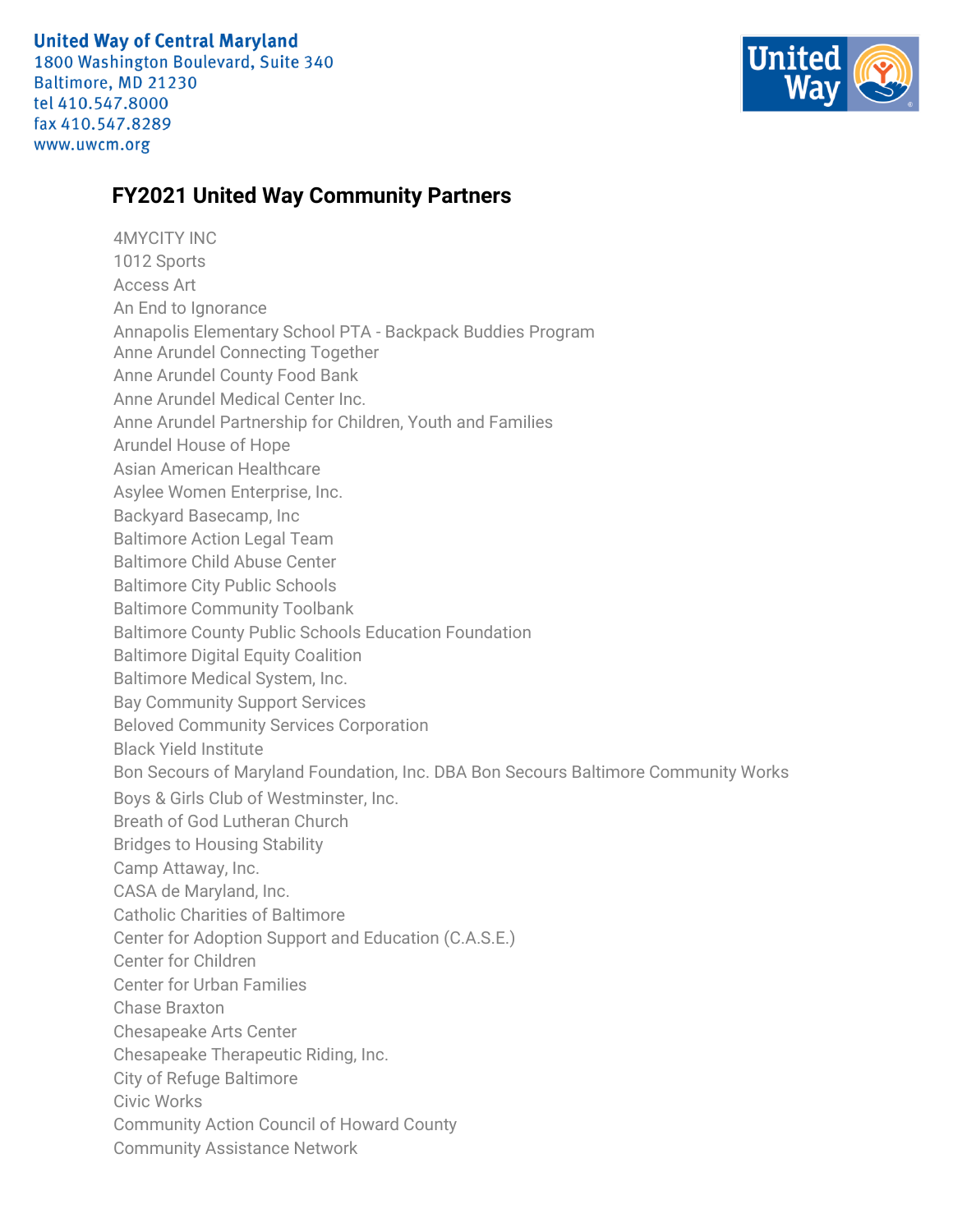Community Crisis Center, Inc. Community Ecology Institute Community Services of Central Maryland, Inc. Co-op Arundel, Inc. Corner Team, Inc. Corporation of Concerned Citizens for a Better Brooklyn Dent Education Digital Harbor Drink at the Well INC. Dundalk Renaissance Corporation EAGER: Empowering Adolescent Girls for An Evolving Resolution, Inc. Edgewood Community Support Center, Inc (DBA-The EPICENTER) Elev8 Baltimore Epiphany Community Center Every Kid Can Cook Fayette Street Outreach Organization Feed Howard County First Fruits Farm, Inc. First Mount Calvary Baptist Church Food Rescue Baltimore Foreign-born Information and Referral Network (FIRN) Franciscan Center Fusion Partnerships, Inc. Grassroots Crisis Intervention Center Greenmount West Community Center Foundation Inc. Grow Home Inc Gwynns Falls Business and Homeowners Association Habitat for Humanity of Carroll County Harford Community Action Agency Harford Land Trust HealthCare Access Maryland Healthy Little Cooks Heaven on Earth NOW Helping Up Mission Howard County Autism Society Human Service Programs of Carroll County, Inc. Humanim, Inc. Indian Cultural Association of Howard County Jewish Community Services Johns Hopkins University, School of Education JustLiving Advocacy, Inc. KIND, Inc. Langston Hughes Business Community & Resource Center Langton Green LASOS, Inc Latino Racial Justice Circle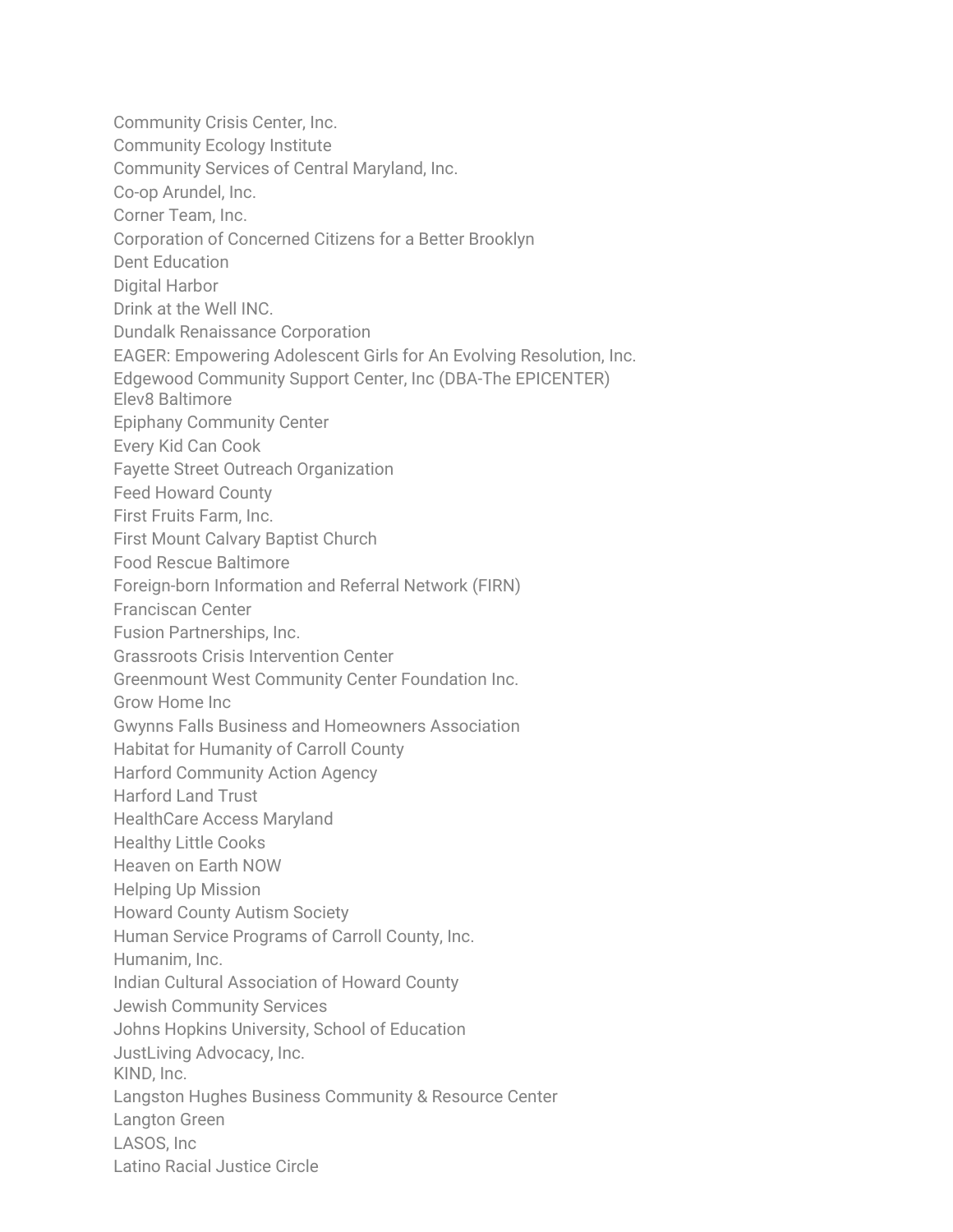Legal Aid Let's Thrive Baltimore Inc Linking All So Others Succeed Living Classrooms Foundation Manna House, Inc. ManneqART Maryland Family Network Maryland Food Bank Maryland SPCA, Inc. Meals on Wheels Media Rhythm Institute Mental Health Association MK Foundation (the non-profit established by Mera Kitchen Collective) MSBC Five Star Program, LLC My Life Foundation, Inc. N2A Publishing National Family Resiliency Council NeighborSpace of Baltimore County, Inc. New Life Food Pantry New-Service Training Employment Program, Inc. Night of Peace Family Shelter, Inc. OIC of Anne Arundel County Port Discovery Children's Museum Pressley Ridge Public Justice Center Rebuild Johnston Square Neighborhood Org Requity Foundation, Inc. RICH - Restoring Inner City Hope Rowdy Orb.IT Saint Agnes Foundation Saint Luke's Youth Center (SLYC) Shannon Horne So What Else Baltimore South Baltimore Partnership Southeast Community Development Corporation, Inc. Springboard Community Services of Central Maryland St Vincent De Paul of Baltimore Still Meadow Community Fellowship Street Angels Project Student Support Network Superior Future Tabitha's House, Inc. The Arc Baltimore The Arc Northern Chesapeake Region, Incorporated The Arc of Howard County The Associated: Jewish Federation of Baltimore – CHANA